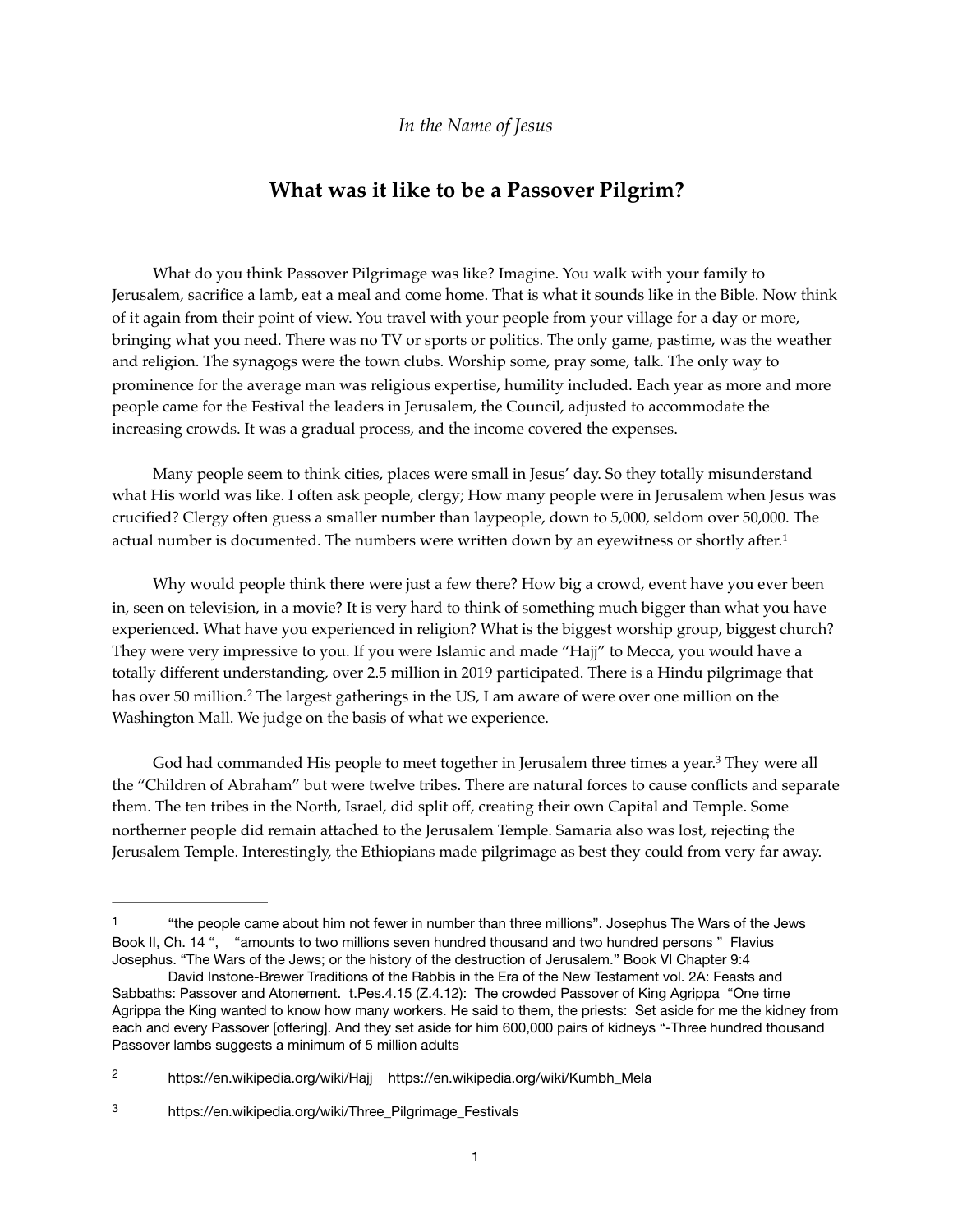They were attached to the Temple, as did other elements of the diaspora. Pilgrimage kept the faith together. The Temple, Passover, were the central focus.

For a thousand years, as times and conditions allowed, people came to Jerusalem. The Temple priesthood tried to maintain the traditions. After the return from exile in Babylon, 539 B.C., a chastised people, a chastised priesthood did better. There were priests in all the villages. The people began to meet for prayers, singing, listening, reading God's instructions, "Torah", forming nascent synagogs. With the Second Temple more and more people made pilgrimages. Under the Seleucid rule 312 B.C. conditions were somewhat stable, the economy improved, the nation, the city grew.[4.](#page-1-0)

<span id="page-1-4"></span>The three annual pilgrimages were during slack times for the majority of the people, the farmers. They were between planting and harvest, between winter rains and the heat of summer. Most people camped. Their homes had no beds, heat, windows, or plumbing. For hundreds of years the same people and their descendants returned to the same locations. The property owners, stewards, were familiar with them. Adjustments had to be made at times. As the crowd grew, more distant areas were occupied. If an oven and cooking pot were left with the steward, they would not have much to bring. Some might have a tent. The only thing that was needed was a curtain to shield a women from view when necessary.

<span id="page-1-5"></span>In addition to the crowds camping around the city, in Jesus' day there were 480 guest houses<sup>[5](#page-1-1)</sup>. Many were owed by distant communities. They provided accommodations for their members when they came to Jerusalem for business or study. Jerusalem was the "university" for the Faith, home of nearly all the great scholars. Some listened on the fringe. These accepted as disciples were in front. The teacher was supported by gifts. The wide flung trading networks were also centered here.

The pilgrims stayed near friends and family from home, the same neighbors. Pilgrimage was a great family reunion, vacation time. Family and friends who had moved away were now near. The highpoint of each festival was a feast. All the normal features were there and since they are normal, no one bothered to make mention of them. There is no historical record. No one mentioned the sun came up either. There was singing, dancing and a great fair - buying and selling all kinds of goods. With all those people, merchants came prepared. The pictures always show Jesus with the twelve or a small group. The Scriptures mention that there were many more with him.<sup>6</sup>

<span id="page-1-7"></span><span id="page-1-6"></span>There were religious ceremonies, grand processions, over 120 trumpeters plus other musicians and Levitical choirs. The people in the outer courts heard the words of the service by "loudspeakers" - heralds, who repeated the words in the Inner Court.<sup>[7](#page-1-3)</sup> The Temple courts were huge. During Jesus' time

<span id="page-1-0"></span>[<sup>4</sup>](#page-1-4) Hecataeus of Abdera, 300 B.C. states Jerusalem had a population of 120,000. [https://en.wikipedia.org/](https://en.wikipedia.org/wiki/Seleucid_Empire) [wiki/Seleucid\\_Empire](https://en.wikipedia.org/wiki/Seleucid_Empire) 

<span id="page-1-1"></span>[<sup>5</sup>](#page-1-5) <https://www.jerusalemperspective.com/2396/> the Jerusalem Talmud Rabbi Hoshaiah (j. Megillah 73d)

<span id="page-1-2"></span>[http://thesignofconcord.com/uploads/How\\_many\\_were\\_with\\_Jesus\\_at\\_his\\_Last\\_Supper\\_.pdf](http://thesignofconcord.com/uploads/How_many_were_with_Jesus_at_his_Last_Supper_.pdf) [6](#page-1-6)

<span id="page-1-3"></span>The best popular source is Leen & Kathleen Ritmeyer "The Ritual of the Temple in the Time of Christ, ISBN [7](#page-1-7) 965-220-452-8 Carta Jerusalem 2002 <https://www.ritmeyer.com>Until the invention of electronic amplifiers, this is how large groups were addressed. Gandhi spoke to crowds of a half million this way in the early 20th Century. A description more than 200 years before is in the "The Letter of Aristeas". [https://ccel.org/c/charles/otpseudepig/](https://ccel.org/c/charles/otpseudepig/aristeas.htm) [aristeas.htm](https://ccel.org/c/charles/otpseudepig/aristeas.htm) section 83fff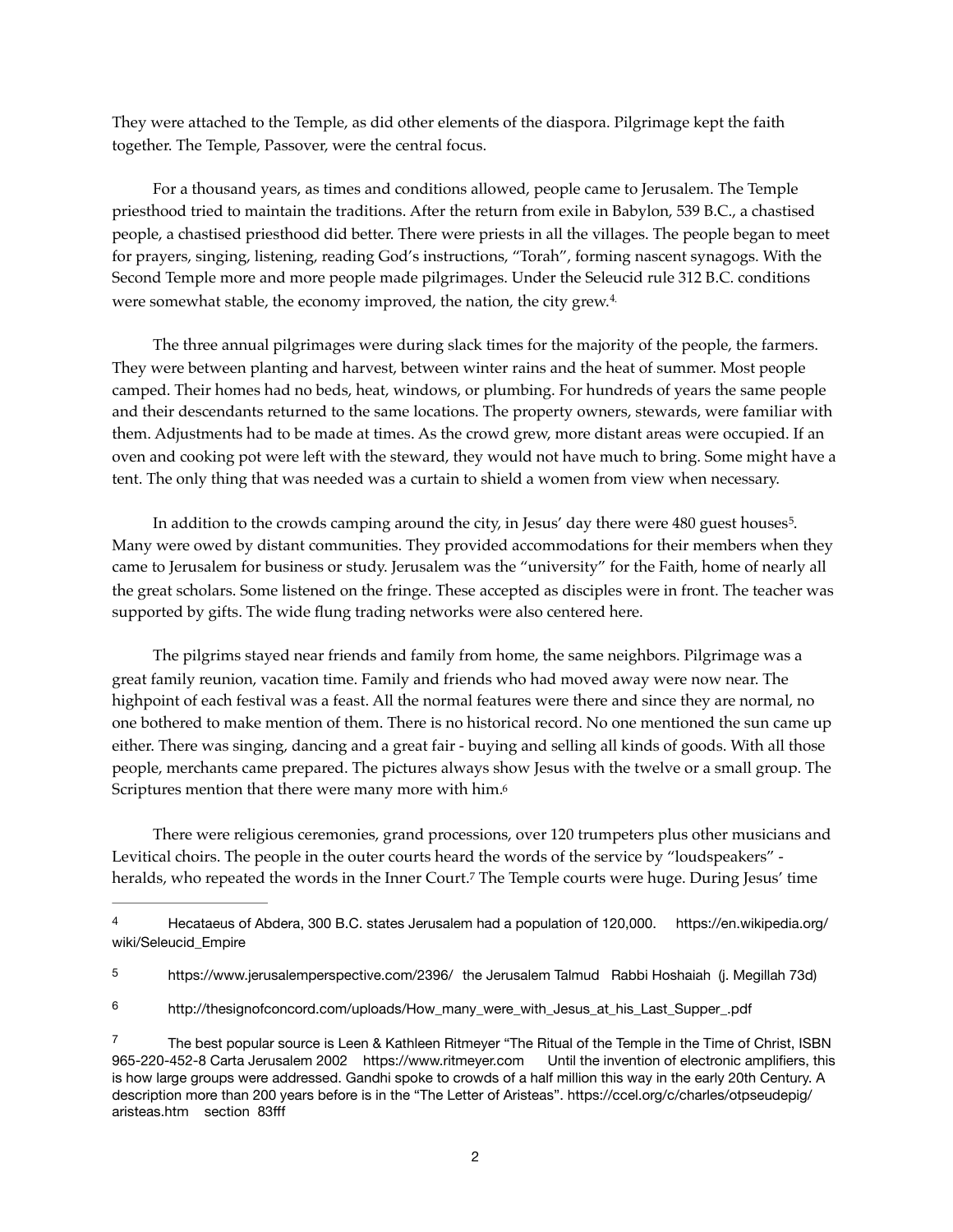they were being expanded from holding 150,000 to 250,000. During the worship service they were packed, many people could not get in. In between the worship services, people came to see, to look at the grandeur, marvel. Josephus, who saw it, describes how it looked when the renovation and expansion was finished in 66 AD. What Jesus saw was a vast construction site. The Temple was pure white and gold, 60 cubits, 180 feet tall set in the Inner Court. The Middle Court held 10,000, surrounded by high walls. The porticos around were the places where the scholars taught.

Solomon built the First Temple and a 500 cubit square platform. He gave 20 cities to Tyre for their help. A high retaining wall was made and filled in. It would have been much much easier to cut the top down to make it level. About 150 years before Jesus the Massorites expanded it with higher retaining walls to hold about 150,000 and Herod the Great began the expansion to 250,000. The highest retaining wallsurvives in the Southwest corner, 150 feet tall.<sup>8</sup> Along the way great water supplies were developed.<sup>[9](#page-2-1)</sup>

<span id="page-2-4"></span><span id="page-2-3"></span>Most of Judea was within a walk of a day or two. Galilee was a longer walk. Acts 2:9 lists Parthians, Medes and Elamites; residents of Mesopotamia, Judea and Cappadocia, Pontus and Asia, Phrygia and Pamphylia, Egypt and the parts of Libya near Cyrene; visitors from Rome, Cretans and Arabs. That is just a short list. Phillip met the Ethiopian eunuch and Simon of Cyrene carried the cross.

To celebrate Passover in Jerusalem was the goal, the hope, the dream. The diaspora had scattered them across the world. They did not blend in their distant societies. They kept their faith, remembered who they were, where they had come from. They remembered Jerusalem, the covenant, their God. In Judea and Galilee they farmed, but elsewhere were merchants, artisans. Their religion is family centered, less dependent on priests and holy sites. They remembered and repeated the instruction of Moses, Torah. The round trip to Jerusalem from Parthia, Ethiopia, India could take more than a year. Many would finance their trip by bringing items to sell.

<span id="page-2-5"></span>The Diaspora stretched from Spain to Ethiopia, South India and Central Asia. They were numerous and powerful enough in some places to dominate. Near Babylon they established their own rebel state. Rebellion in Cypress massacred 240,000 Greeks. Many more were killed in other cities until repressed in Kitos War[.](#page-2-2)<sup>[10](#page-2-2)</sup> Greek geographer Strabo.d. 24 AD. "This people has already made it way into every city, and it is not easy to find any place in the habitable world which has not received the nation and in which it has not made its power felt." (Josephus, Antiquities XIV, 115) Later Arab Yemenites conquered a large area.

<span id="page-2-0"></span>[<sup>8</sup>](#page-2-3) <https://www.ritmeyer.com/2014/11/24/the-temple-mount-in-the-herodian-period-37-bc-70-ad/> The drawings by Ritmeyer are the best archeological portrayal of the Temple.

<span id="page-2-1"></span><http://www.romanaqueducts.info/aquasite/jerusalempools/> [9](#page-2-4)

<span id="page-2-2"></span>[https://en.wikipedia.org/wiki/Jewish\\_diaspora](https://en.wikipedia.org/wiki/Jewish_diaspora) [https://en.wikipedia.org/wiki/Kitos\\_War](https://en.wikipedia.org/wiki/Kitos_War) [https://](https://en.wikipedia.org/wiki/History_of_the_Jews_in_Iraq) [10](#page-2-5) [en.wikipedia.org/wiki/History\\_of\\_the\\_Jews\\_in\\_Iraq](https://en.wikipedia.org/wiki/History_of_the_Jews_in_Iraq) [https://en.wikipedia.org/wiki/History\\_of\\_the\\_Jews\\_in\\_Syria](https://en.wikipedia.org/wiki/History_of_the_Jews_in_Syria)  [https://en.wikipedia.org/wiki/History\\_of\\_the\\_Jews\\_in\\_Cyprus](https://en.wikipedia.org/wiki/History_of_the_Jews_in_Cyprus) [https://en.wikipedia.org/wiki/](https://en.wikipedia.org/wiki/History_of_the_Jews_in_Armenia) [History\\_of\\_the\\_Jews\\_in\\_Armenia](https://en.wikipedia.org/wiki/History_of_the_Jews_in_Armenia) [https://en.wikipedia.org/wiki/History\\_of\\_the\\_Jews\\_in\\_Ethiopia](https://en.wikipedia.org/wiki/History_of_the_Jews_in_Ethiopia) [https://](https://en.wikipedia.org/wiki/History_of_the_Jews_in_Egypt) [en.wikipedia.org/wiki/History\\_of\\_the\\_Jews\\_in\\_Egypt](https://en.wikipedia.org/wiki/History_of_the_Jews_in_Egypt) [https://en.wikipedia.org/wiki/History\\_of\\_the\\_Jews\\_in\\_Italy](https://en.wikipedia.org/wiki/History_of_the_Jews_in_Italy)  [https://en.wikipedia.org/wiki/History\\_of\\_the\\_Jews\\_in\\_Greece](https://en.wikipedia.org/wiki/History_of_the_Jews_in_Greece) [https://en.wikipedia.org/wiki/](https://en.wikipedia.org/wiki/History_of_the_Jews_in_India) [History\\_of\\_the\\_Jews\\_in\\_India](https://en.wikipedia.org/wiki/History_of_the_Jews_in_India) [https://en.wikipedia.org/wiki/Bukharan\\_Jews](https://en.wikipedia.org/wiki/Bukharan_Jews) [-https://en.wikipedia.org/wiki/](https://en.wikipedia.org/wiki/History_of_the_Jews_in_Central_Asia) [History\\_of\\_the\\_Jews\\_in\\_Central\\_Asia](https://en.wikipedia.org/wiki/History_of_the_Jews_in_Central_Asia) [https://en.wikipedia.org/wiki/Anilai\\_and\\_Asinai](https://en.wikipedia.org/wiki/Anilai_and_Asinai) [https://en.wikipedia.org/wiki/](https://en.wikipedia.org/wiki/Yemenite_Jews) [Yemenite\\_Jews](https://en.wikipedia.org/wiki/Yemenite_Jews) [https://en.wikipedia.org/wiki/Cochin\\_Jews](https://en.wikipedia.org/wiki/Cochin_Jews) [https://en.wikipedia.org/wiki/Indo-Greek\\_Kingdom](https://en.wikipedia.org/wiki/Indo-Greek_Kingdom)